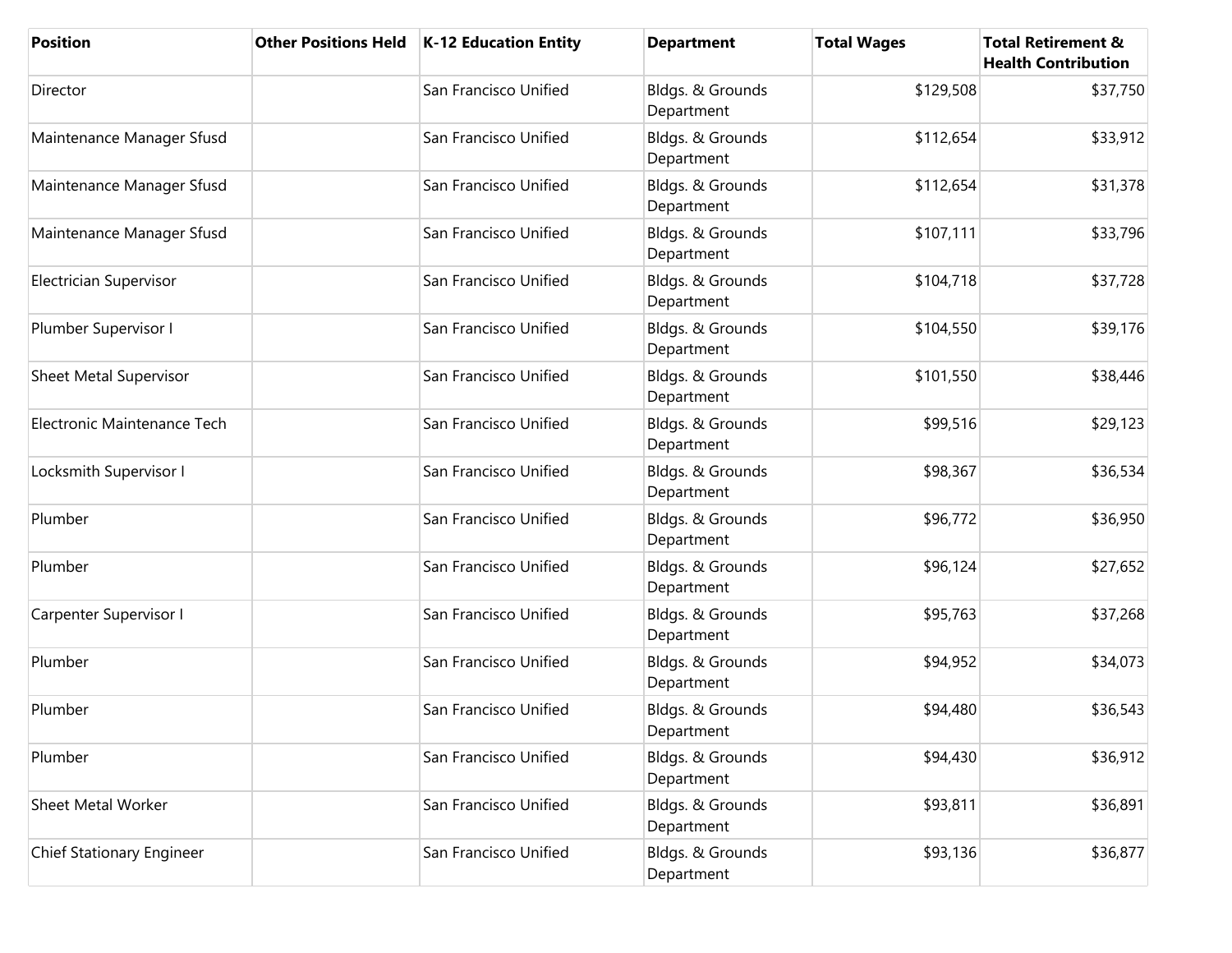| Sheet Metal Worker         | San Francisco Unified | Bldgs. & Grounds<br>Department | \$93,021 | \$36,888 |
|----------------------------|-----------------------|--------------------------------|----------|----------|
| Plumber                    | San Francisco Unified | Bldgs. & Grounds<br>Department | \$91,854 | \$26,045 |
| <b>Sheet Metal Worker</b>  | San Francisco Unified | Bldgs. & Grounds<br>Department | \$89,319 | \$20,218 |
| Sheet Metal Worker         | San Francisco Unified | Bldgs. & Grounds<br>Department | \$87,460 | \$28,025 |
| Electrician                | San Francisco Unified | Bldgs. & Grounds<br>Department | \$86,508 | \$32,510 |
| Glazier Supervisor I       | San Francisco Unified | Bldgs. & Grounds<br>Department | \$86,453 | \$32,858 |
| Painter Supervisor I       | San Francisco Unified | Bldgs. & Grounds<br>Department | \$85,153 | \$34,757 |
| Electrician                | San Francisco Unified | Bldgs. & Grounds<br>Department | \$84,925 | \$33,817 |
| Glazier                    | San Francisco Unified | Bldgs. & Grounds<br>Department | \$81,721 | \$18,577 |
| Electrician                | San Francisco Unified | Bldgs. & Grounds<br>Department | \$81,467 | \$34,218 |
| Carpenter                  | San Francisco Unified | Bldgs. & Grounds<br>Department | \$81,141 | \$31,725 |
| Locksmith                  | San Francisco Unified | Bldgs. & Grounds<br>Department | \$80,934 | \$24,962 |
| Locksmith                  | San Francisco Unified | Bldgs. & Grounds<br>Department | \$79,890 | \$32,590 |
| Carpenter                  | San Francisco Unified | Bldgs. & Grounds<br>Department | \$79,406 | \$24,728 |
| Glazier                    | San Francisco Unified | Bldgs. & Grounds<br>Department | \$79,379 | \$32,637 |
| Locksmith                  | San Francisco Unified | Bldgs. & Grounds<br>Department | \$79,331 | \$24,716 |
| Glazier                    | San Francisco Unified | Bldgs. & Grounds<br>Department | \$79,231 | \$33,787 |
| <b>Stationary Engineer</b> | San Francisco Unified | Bldgs. & Grounds<br>Department | \$78,923 | \$33,591 |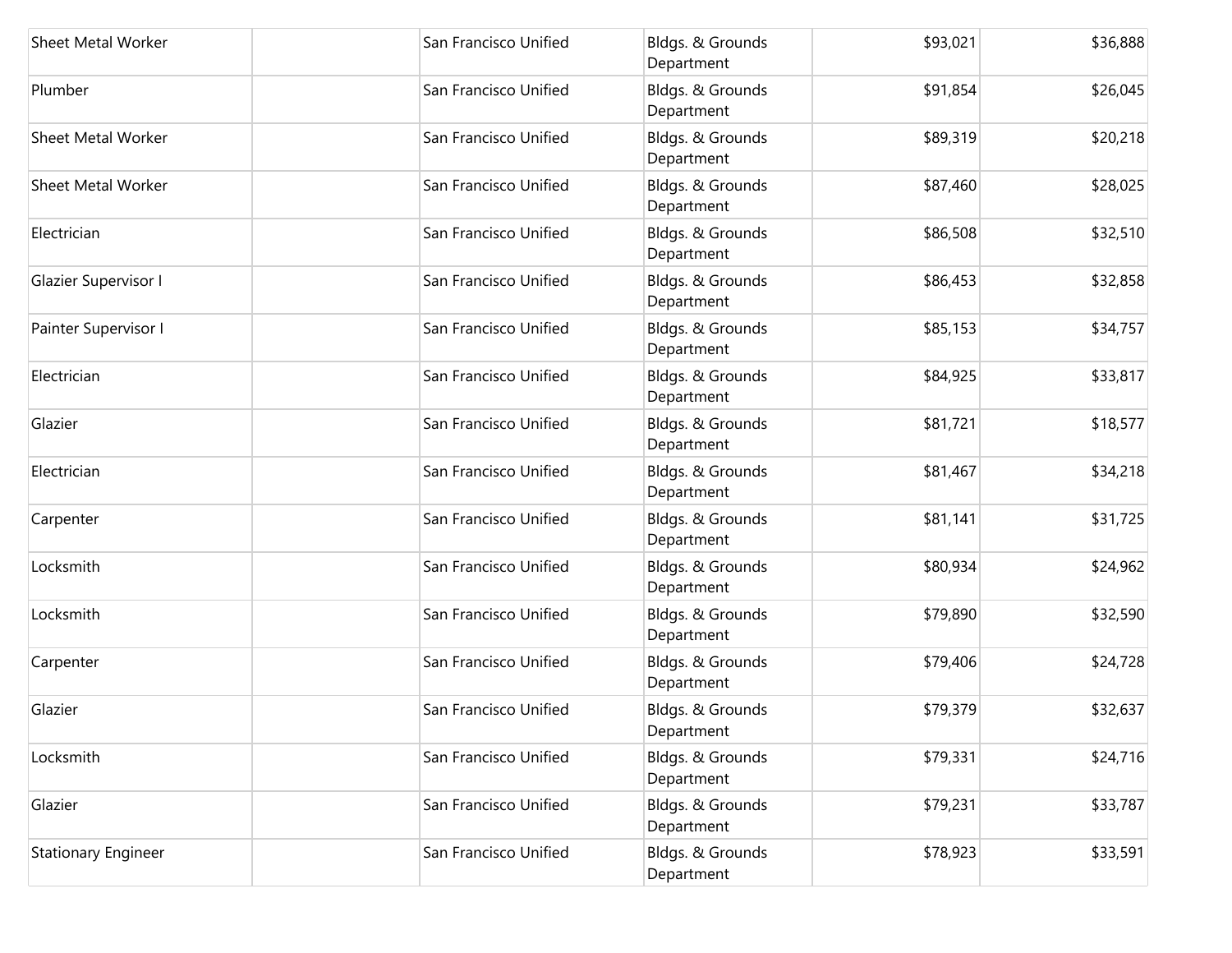| Glazier                    | San Francisco Unified | Bldgs. & Grounds<br>Department | \$78,760 | \$36,096 |
|----------------------------|-----------------------|--------------------------------|----------|----------|
| Electrician                | San Francisco Unified | Bldgs. & Grounds<br>Department | \$77,370 | \$30,935 |
| <b>Stationary Engineer</b> | San Francisco Unified | Bldgs. & Grounds<br>Department | \$77,159 | \$33,502 |
| Roofer                     | San Francisco Unified | Bldgs. & Grounds<br>Department | \$77,044 | \$33,152 |
| <b>Stationary Engineer</b> | San Francisco Unified | Bldgs. & Grounds<br>Department | \$76,805 | \$33,242 |
| Carpenter                  | San Francisco Unified | Bldgs. & Grounds<br>Department | \$76,373 | \$23,671 |
| Electrician                | San Francisco Unified | Bldgs. & Grounds<br>Department | \$75,598 | \$32,259 |
| Painter                    | San Francisco Unified | Bldgs. & Grounds<br>Department | \$75,503 | \$23,418 |
| Roofer                     | San Francisco Unified | Bldgs. & Grounds<br>Department | \$74,750 | \$31,507 |
| <b>Stationary Engineer</b> | San Francisco Unified | Bldgs. & Grounds<br>Department | \$74,581 | \$30,355 |
| <b>Stationary Engineer</b> | San Francisco Unified | Bldgs. & Grounds<br>Department | \$73,906 | \$23,642 |
| Painter                    | San Francisco Unified | Bldgs. & Grounds<br>Department | \$73,776 | \$23,533 |
| Painter                    | San Francisco Unified | Bldgs. & Grounds<br>Department | \$73,135 | \$16,741 |
| Carpenter                  | San Francisco Unified | Bldgs. & Grounds<br>Department | \$72,302 | \$23,373 |
| <b>Stationary Engineer</b> | San Francisco Unified | Bldgs. & Grounds<br>Department | \$71,291 | \$30,718 |
| Carpenter                  | San Francisco Unified | Bldgs. & Grounds<br>Department | \$70,675 | \$22,351 |
| Carpenter                  | San Francisco Unified | Bldgs. & Grounds<br>Department | \$70,354 | \$22,567 |
| Painter                    | San Francisco Unified | Bldgs. & Grounds<br>Department | \$70,257 | \$22,502 |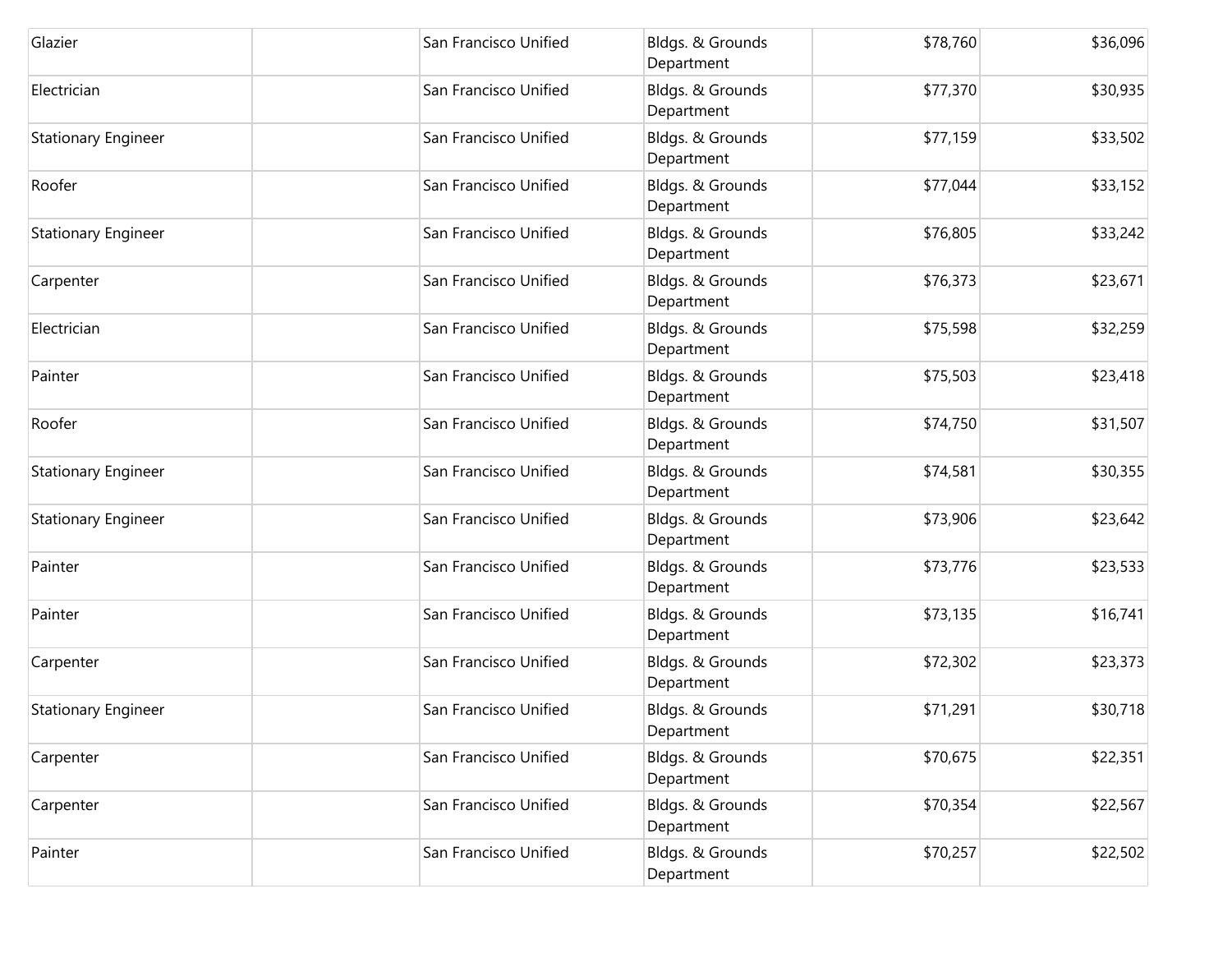| Painter                    | San Francisco Unified | Bldgs. & Grounds<br>Department | \$69,371 | \$27,217 |
|----------------------------|-----------------------|--------------------------------|----------|----------|
| Piano Tuner                | San Francisco Unified | Bldgs. & Grounds<br>Department | \$66,280 | \$31,246 |
| Carpenter                  | San Francisco Unified | Bldgs. & Grounds<br>Department | \$64,211 | \$30,188 |
| Automotive Mechanic        | San Francisco Unified | Bldgs. & Grounds<br>Department | \$63,585 | \$27,989 |
| Secretary II               | San Francisco Unified | Bldgs. & Grounds<br>Department | \$63,463 | \$21,521 |
| <b>Stationary Engineer</b> | San Francisco Unified | Bldgs. & Grounds<br>Department | \$60,049 | \$19,883 |
| Warehouse Worker           | San Francisco Unified | Bldgs. & Grounds<br>Department | \$59,555 | \$21,728 |
| <b>Stationary Engineer</b> | San Francisco Unified | Bldgs. & Grounds<br>Department | \$59,401 | \$22,436 |
| Warehouse Worker           | San Francisco Unified | Bldgs. & Grounds<br>Department | \$59,236 | \$28,117 |
| <b>Sheet Metal Worker</b>  | San Francisco Unified | Bldgs. & Grounds<br>Department | \$58,747 | \$18,651 |
| Carpenter                  | San Francisco Unified | Bldgs. & Grounds<br>Department | \$58,606 | \$28,949 |
| Locksmith                  | San Francisco Unified | Bldgs. & Grounds<br>Department | \$58,148 | \$21,912 |
| Warehouse Worker           | San Francisco Unified | Bldgs. & Grounds<br>Department | \$57,961 | \$21,183 |
| Senior Clerk Typist        | San Francisco Unified | Bldgs. & Grounds<br>Department | \$57,334 | \$29,931 |
| Electrician                | San Francisco Unified | Bldgs. & Grounds<br>Department | \$56,971 | \$16,620 |
| Warehouse Worker           | San Francisco Unified | Bldgs. & Grounds<br>Department | \$56,579 | \$20,874 |
| Senior Clerk Typist        | San Francisco Unified | Bldgs. & Grounds<br>Department | \$56,081 | \$14,096 |
| <b>Stationary Engineer</b> | San Francisco Unified | Bldgs. & Grounds<br>Department | \$55,816 | \$17,856 |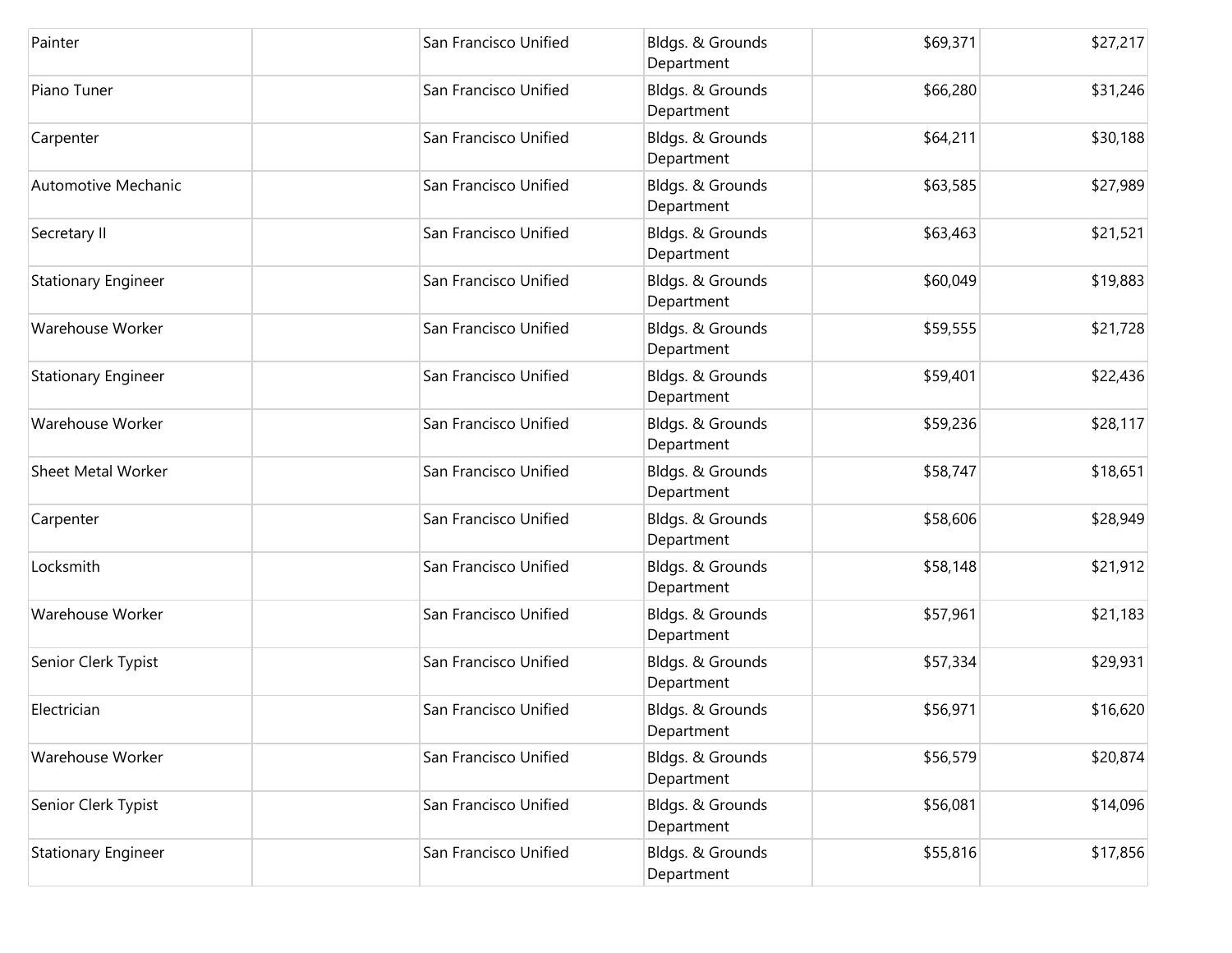| Warehouse Worker                       | San Francisco Unified | Bldgs. & Grounds<br>Department | \$54,695 | \$20,369 |
|----------------------------------------|-----------------------|--------------------------------|----------|----------|
| Plumber                                | San Francisco Unified | Bldgs. & Grounds<br>Department | \$54,446 | \$11,865 |
| <b>Ornamental Iron Worker</b>          | San Francisco Unified | Bldgs. & Grounds<br>Department | \$53,391 | \$2,172  |
| Clerk Typist                           | San Francisco Unified | Bldgs. & Grounds<br>Department | \$49,832 | \$24,942 |
| Maintenance Estimator And<br>Scheduler | San Francisco Unified | Bldgs. & Grounds<br>Department | \$44,233 | \$13,229 |
| Gardener                               | San Francisco Unified | Bldgs. & Grounds<br>Department | \$44,113 | \$15,788 |
| Plasterer                              | San Francisco Unified | Bldgs. & Grounds<br>Department | \$43,049 | \$13,380 |
| Electrician                            | San Francisco Unified | Bldgs. & Grounds<br>Department | \$41,606 | \$15,742 |
| Electrician                            | San Francisco Unified | Bldgs. & Grounds<br>Department | \$40,629 | \$11,130 |
| General Laborer                        | San Francisco Unified | Bldgs. & Grounds<br>Department | \$39,390 | \$9,650  |
| <b>Stationary Engineer</b>             | San Francisco Unified | Bldgs. & Grounds<br>Department | \$36,349 | \$16,916 |
| Senior Clerk Typist                    | San Francisco Unified | Bldgs. & Grounds<br>Department | \$32,752 | \$8,837  |
| Plumber                                | San Francisco Unified | Bldgs. & Grounds<br>Department | \$32,078 | \$8,806  |
| Carpenter                              | San Francisco Unified | Bldgs. & Grounds<br>Department | \$29,473 | \$10,692 |
| General Laborer                        | San Francisco Unified | Bldgs. & Grounds<br>Department | \$29,111 | \$8,507  |
| Painter                                | San Francisco Unified | Bldgs. & Grounds<br>Department | \$28,530 | \$11,890 |
| <b>Ornamental Iron Worker</b>          | San Francisco Unified | Bldgs. & Grounds<br>Department | \$27,821 | \$0      |
| Plumber                                | San Francisco Unified | Bldgs. & Grounds<br>Department | \$24,743 | \$8,331  |